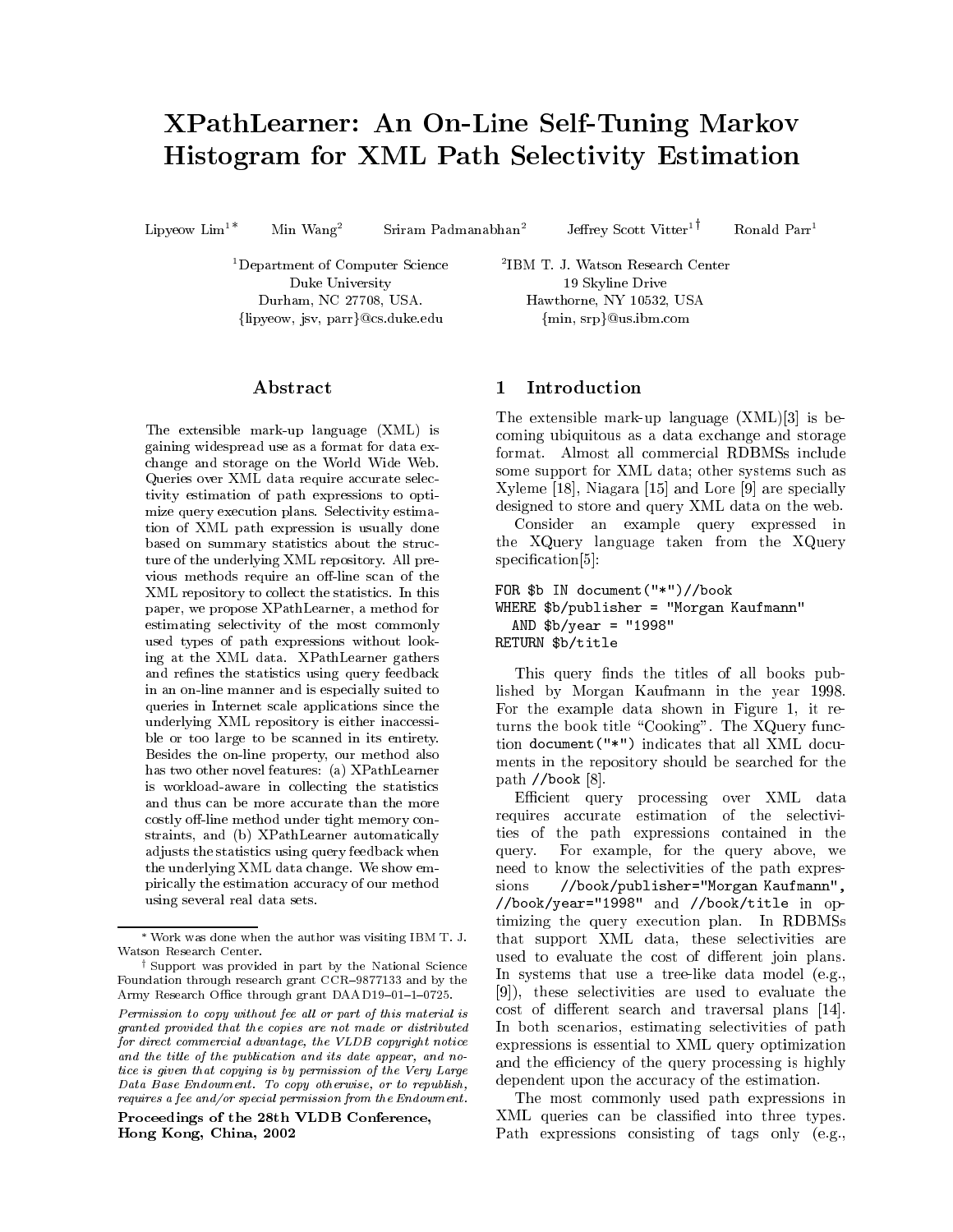

Figure 1: An example XML data tree. Tag names are in bold and data values are in italics.

//book/title) are called simple path expressions. Path expressions ending in a data value (e.g., //book/year="1998") are called single-value path expressions. The XML specification also allows multiple tag-value bindings in a path (e.g., //chapter="2"/section="3"). We call such path expressions multivalue path expressions.

Selectivity estimation of XML path expressions is usually done at query optimization time using statistics about the structure of the XML data. The main challenges in collecting and storing these statistics are as follows:

- $\bullet$  How to obtain the structure of the XML data: All previous work scans the entire XML repository in an off-line manner  $[1, 14]$ . However, offline scans are often not possible or feasible in Internet-scale applications since Internet-scale repositories are either inaccessible or too large to be scanned entirely.
- $\bullet$  How to capture the statistics for the selectivities  $\hspace{1cm}$ of different types of XML path expressions using a small amount of memory? State-of-the-art techniques proposed in [1, 6] are unsatisfactory either because they are limited to the selectivity of simple path expressions only [1] or they are not space-efficient  $[6]$ .
- $\bullet$  How to use the limited storage space in the most effective way? Ideally, more storage resource should be spent on storing the statistics that are relevant to the most frequently queried portions of the XML repository. Previous work is oblivious to workload distribution and consequently wastes precious storage space in storing statistics of infrequently queried portions of the repository.
- $\bullet$  How to incrementally update the statistics  $\phantom{1}$  ba when the underlying XML data change? The XML repositories in Internet-scale applications are constantly changing. To ensure accurate XML path selectivity estimation, the statistics must keep up with the change. However, the off-line periodic scan used by previous work to obtain new statistics is neither effective nor efficient because of the huge scanning cost associated with the size of the repositories.

In this paper, we present XPathLearner, a novel on-line learning method for estimating the selectivity of XML path expression. Our XPathLearner as-



Figure 2: Workflow of XPathLearner. The top path is for query processing and feedback loop is for workloaddriven selectivity estimation processing.

sumes a Markov model [14, 1] of path selectivities and learns this model from query feedback using error reduction strategies. Two such strategies are presented: the heavy-tail rule and the delta rule. Learning from a batch of query feedback tuples is also explored. Our XPathLearner overcomes limitations of previous work and has the following properties:

- Instead of scanning the XML data, XPath-Learner collects the required statistics in an on-line manner from query feedback information (see Figure 2).
- XPathLearner learns both tag distribution and value distribution from query feedback. It is designed to estimate the selectivity of all three types of common path expressions. It can also estimate the selectivity of a path expression containing a simple wildcard.
- $\bullet$   $\Lambda$ PathLearner is workload-aware in collecting the required statistics. The allocated storage space is used in the most effective way since more statistics are collected for more frequently queried portions of the XML data.
- $\bullet$  APathLearner automatically adapts to changing XML data, because the statistics are refined on-line according to the most current query feedback. XPathLearner incurs a small overhead in updating the statistics using query feedback, but this cost is offset by an increase in estimation accuracy.

Since query feedback provides only partial information about the path selectivity distribution, we would expect an on-line method using query feedback to be less accurate than an off-line method. In our experiments we show that not only does XPathLearner come close in accuracy to the off-line method in general, but it sometimes surpasses the off-line method because of its workload-driven nature.

The rest of the paper is organized as follows. In the next section, we review related work. Section 3 formulates the on-line XML path selectivity estimation problem. Section 4 presents our approach: the representation, the learning strategies, and the data structures. We present our experimental evaluation in Section 5 and draw conclusions in Section 6.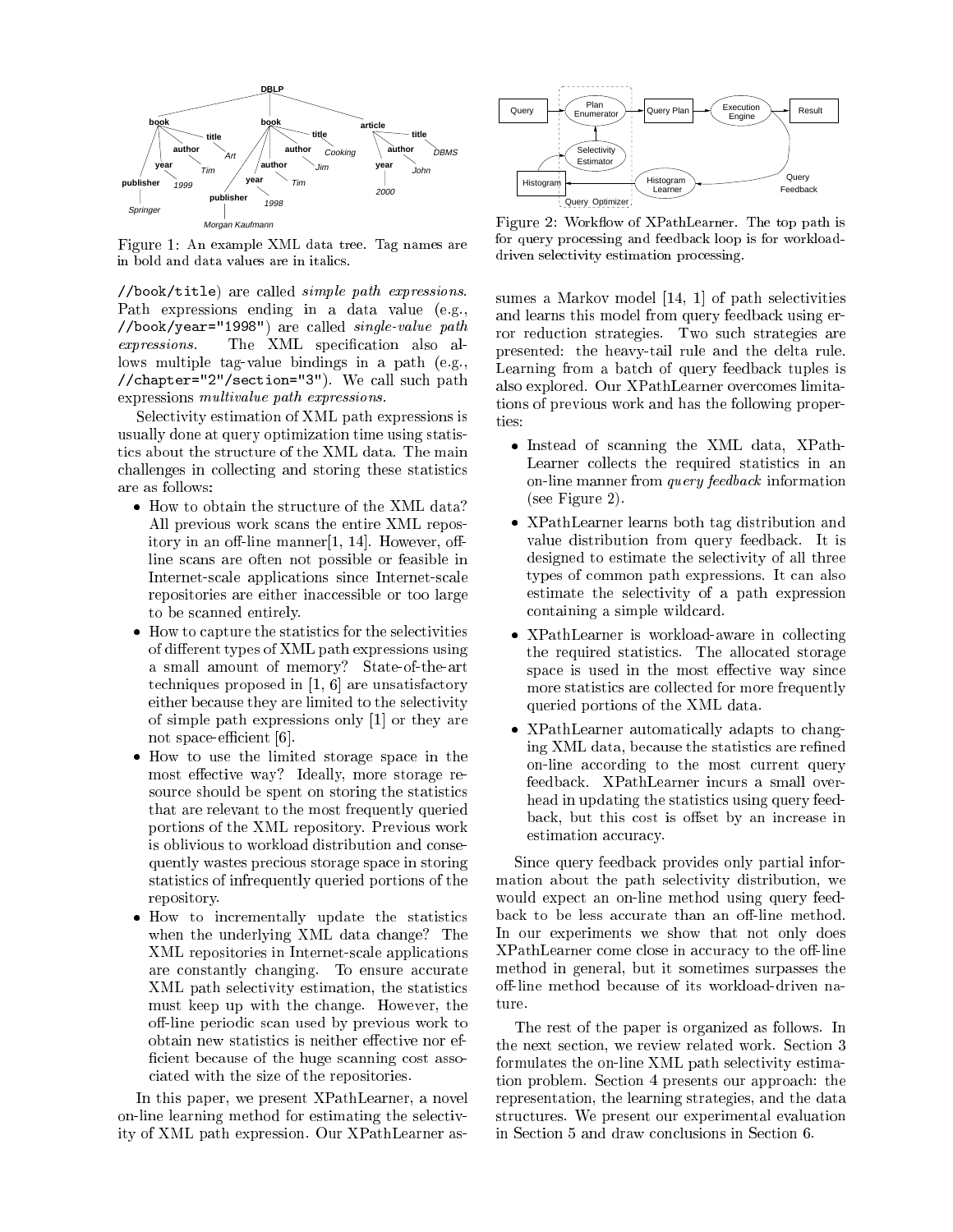# 2 Related Work

To estimate the selectivities of XML path expressions, the Lore system stores statistics of all distinct paths up to length m, where m is a tunable parameter  $[14]$ . Selectivity of paths longer than m are estimated assuming the Markov property (see Equation 1 of Section 4.1). The paths stored include both tags and data values, but no further summarization is performed. Since the number of possible data values in a big XML repository can be very large, the number of distinct paths with data values can be extremely large. The space requirement of the statistics used in the Lore system is therefore prohibitive for  $f$  is the contract of  $f$  and  $f$  and  $f$  are  $f$  and  $f$  and  $f$  and  $f$  and  $f$  and  $f$  and  $f$  and  $f$  and  $f$  and  $f$  and  $f$  and  $f$  and  $f$  and  $f$  and  $f$  and  $f$  and  $f$  and  $f$  and  $f$  and  $f$  and  $f$  and  $f$ this problem by using two data structures: one for the selectivities of paths involving tags only and the other for the selectivities of paths involving data values. For the paths involving data values, those with very high selectivity values are stored exactly and the rest are aggregated into buckets resulting in signicant savings in space1 .

Aboulnaga et al. extended the idea used by the Lore system in their *Markov table* method [1]. The Markov table method consists of a set of pruning and aggregation techniques on the statistics used in the Lore system and is therefore an improvement over the method used in the Lore system because it reduces the space requirement. One limitation of the Markov table method is that paths with data values are not considered (i.e., it can only estimate selectivity of the simple path expression). This limitation is serious, because the selectivities of paths with data values are crucial in optimizing XML queries that have large top-down search space and highly selective data values. For such queries, a bottom-up search plan is more cost-effective than a top-down search [14]. For the XML data in Figure 1, the query "find the titles of all books authored by Jim" is an example. The path expression //author="Jim" is more selective than //book. Our method aims to overcome this limitation by storing statistics for paths with data values while keeping the space requirement low.

Aboulnaga et al. also proposed a tree-based method known as *path tree*[1] for estimating the selectivity of XML paths without data values. A path tree is a summarized form of the XML data tree. (We will define path trees formally in Section 3.) Tree pruning and aggregation techniques are proposed to manage the space requirement of the statistics stored in a path tree. Their experiments show that the path tree method is inferior to the Markov table method for real data sets.

Chen et al. proposed another off-line tree-based method for estimating XML subtree selectivity [6]. A suffix tree based data structure is used to store

the statistics of the XML data obtained from scanning the repository. Pruning and aggregation techniques are proposed to compress this data structure. However, the space requirement of their summarized data structure is especially large for XML data with long data values. Subtree selectivity estimation involves estimating the selectivity of a query that matches a subtree in the XML data tree, as opposed to matching a single path. Subtree queries containing data values and substrings of the data values are considered. The problem of subtree selectivity estimation is significantly more general than the path selectivity problem that our method addresses, but even if the technique in [6] is modied for path expressions containing tags only, Aboulnaga et al. show that their Markov table method is superior in accuracy [1].

The XML path selectivity estimation methods proposed in [1, 6, 14] are essentially summarization techniques for statistics that have been gathered after scanning the repository. These off-line methods share several limitations. The requirement of an offline scan limits the use of these methods on large (especially Internet-scale) repositories. They are not tuned to the workload distribution: the workload may only query a small portion of the XML data and hence a small portion of the statistics stored in the allocated space. The repository needs to be rescanned whenever the data in the repository change sufficiently. Our XPathLearner overcomes these limitations by learning the statistics from query feedback in an on-line manner. Keeping statistics gathered from query feedback ensures that the allocated space is used to store statistics that are up-to-date and relevant to the query workload.

Selectivity estimation using statistics gathered from query has been proposed in [2, 4] for relational data. Tree-structured data such as XML present new challenges. Whereas the self-tuning histograms of [2, 4] capture continuous distributions over numeric attributes, a corresponding self-tuning XML path selectivity estimator needs to capture a discrete distribution over a set of non-numeric path labels. In the continuous case, self-tuning histograms (such as [2, 4]) can start with a uniform distribution over a large interval and *refine* this distribution by creating finer partitions of this interval. In contrast, a self-tuning XML path selectivity estimator does not have an interval to start with and needs to learn each and every path label in the data. Even if a Markov model is imposed on the tree data to simplify the distribution entailed by the tree data, learning a Markov model is hard [11].

In the off-line XML path selectivity estimation domain, Aboulnaga et al. [1] and McHugh et al. [14] use estimation techniques based on the Markov model. A Markov model of order  $m-1$  assumes that the selectivities of all the paths whose lengths are less than or equal to  $m$  capture all the required

<sup>&</sup>lt;sup>1</sup>The way we store the statistics for paths involving data values is similar to a compressed histogram in traditional RDBMSs [17].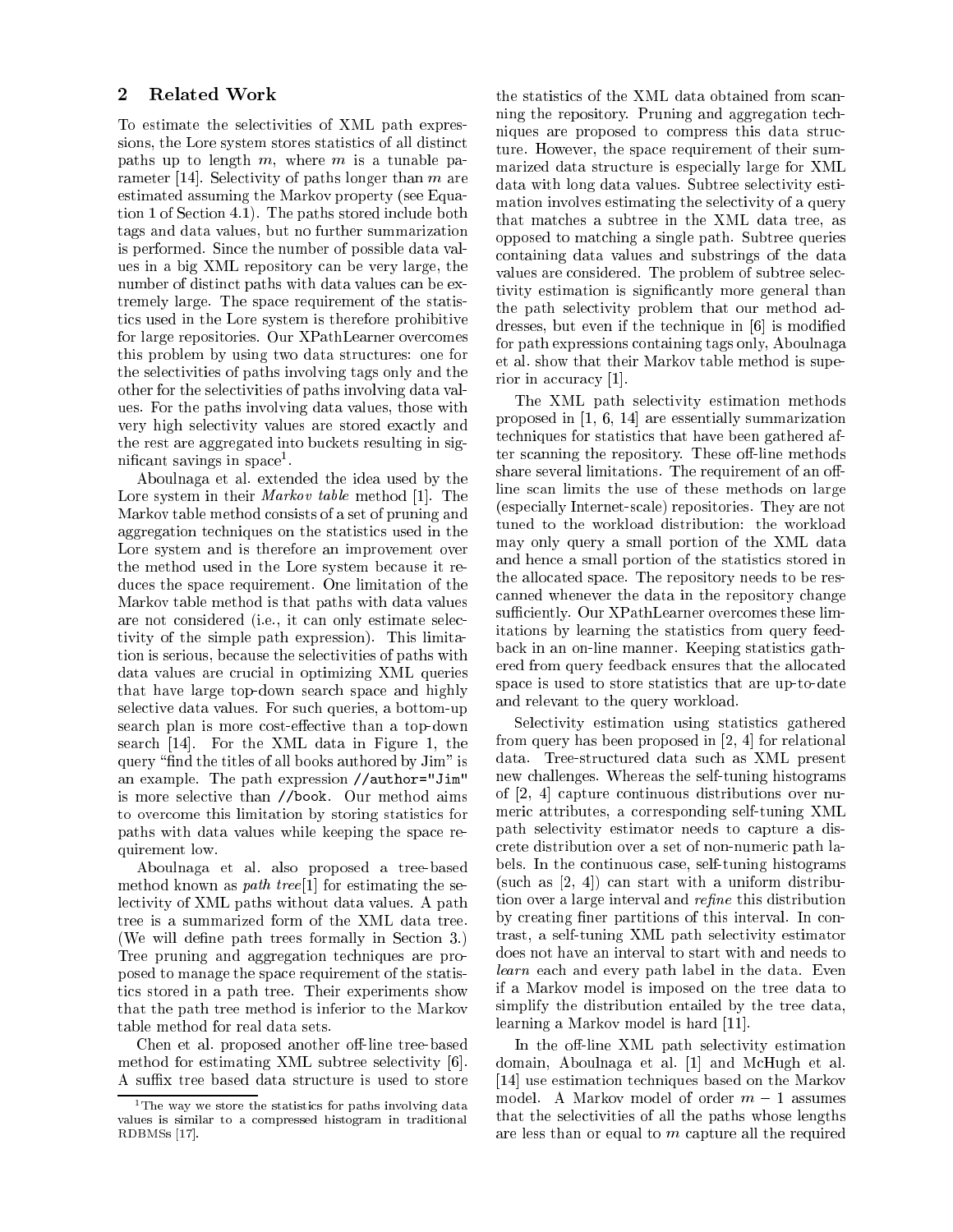

Figure 3: An XML document and its corresponding tree representation.



Figure 4: The XML data tree (right) is constructed from a repository of three XML documents (left). Alphabets in upper case denote tag names, 'v' followed by a number denotes a data value. The selectivity of the simple path expression  $//B/C/D$  is 3, the selectivity of the singlevalue path expression  $//B/C/D=v3$  is 2, the selectivity of the multivalue path expression  $//B/C=v4/D=v3$  is 1, and the selectivity of  $//A/*/D$  is the sum of the selectivities of  $//A/B/D$  and  $//A/C/D$ , which yields 4.

statistics. The experiments in [1] show that, in practice, first-order and second-order Markov models are sufficient to capture the path selectivity statistics with little loss in information. Our method assumes the Markov model, but differs from previous work in that our method (1) gathers statistics in an on-line manner without scanning the repository, (2) handles the three types of common query path expressions, and (3) is workload-aware.

# 3 Problem Formulation

In this section, we introduce basic terms and formulate the XML path selectivity problem. In particular we introduce the different types of path expressions and define their corresponding selectivities.

An XML document is structurally a tree (we ignore IDREFs) where each node is associated with a tag or a value. In practice, values are almost always associated with leaf nodes. An XML data tree is a huge tree constructed either by merging the roots of all the XML documents if the tag associated with the root of each document is the same or by introducing a super root as the parent of the root node of each XML document. An XML data tree represents a repository of XML documents (see Figure 4).

A simple path expression p of length  $|p|$  is a sequence of tags  $\langle t_1, t_2, \ldots, t_{|p|} \rangle$ ,  $t_i \in \Sigma$ , where  $\Sigma$ is the set of all possible tag names. The tag sequence in a path expression encodes a navigational path through the XML data tree where each pair in the sequence  $(t_i, t_{i+1})$  correspond to a (directed) edge with the tags  $(t_i, t_{i+1})$  in the XML data

tree. Using XPath notation, such a navigational sequence can also be written as  $//t_1/t_2/$ ... $/t_{|p|}$  (e.g., //book/title). We will use as shorthand, where there is no confusion, the string  $t_1t_2 \ldots t_{|p|}$  to represent  $//t_1/t_2/... /t_{|p|}$ .

A multivalue path expression is a simple path expression where values are associated with one or more tags in the path expression<sup>2</sup> . A special case of a multivalue path expression is a single-value path expression where only the last tag in the path is associated with a value.

Consider the XML data tree shown in Figure 4. The path  $//B/C/D$  is a simple path expression; the path  $//B/C=v4/D=v3$  is a multivalue path expression, and the path  $//B/C/D=v3$  is a single-value path expression.

We denote the selectivity of a (simple, multivalue, or single-value) path expression p as  $\sigma(p)$ . The selectivity of a simple path expression  $p$  is defined to be the number of paths in the XML data tree that match the tag sequence in  $p$ . The selectivity of a single-value path expression is similar to that of simple path expressions except that the navigational path ends in a value instead of a tag in the XML data tree. The selectivity of a multivalue path expression  $p$  is defined to be the number of subtrees that matches the tag and value sequence in p.

The path expressions that we consider in this paper are allowed to contain one wildcard. In this paper, we restrict each wildcard  $(')$  to match a single tag. Moreover we do not consider path expressions beginning or ending with a wildcard. I he selectivity of a path expression  $p$  with a single wildcard is the sum of the selectivities of all the (non-wildcard) path expressions that are possible matches to p. Example selectivities are given in Figure 4.

A query feedback is a tuple  $(p, \sigma(p))$  consisting of a path expression and its corresponding true selectivity. Our definition of query feedback assumes minimal information about the query execution engine. It is possible to obtain more feedback information from the query execution engine. The amount of information we can obtain depends upon the underlying data storage model and the query plan used by the execution engine. For example, using the Lore model and a top-down plan, the query execution engine can provide as feedback the selectivities of all prefixes of the given path. Since XML storage and retrieval technology is still evolving, we assume minimal feedback information in this paper.

We now define our problem more precisely:

**Problem Statement:** Estimate the selectivity of a given path expression (simple, single-value, multivalue), given that statistics can only be obtained from query feedback and given only a fixed amount of space (memory) to store these statistics.

 $2A$  multivalue path expression is an example of a twig [6]. 3We are investigating the extensions for more complicated wildcards in ongoing work.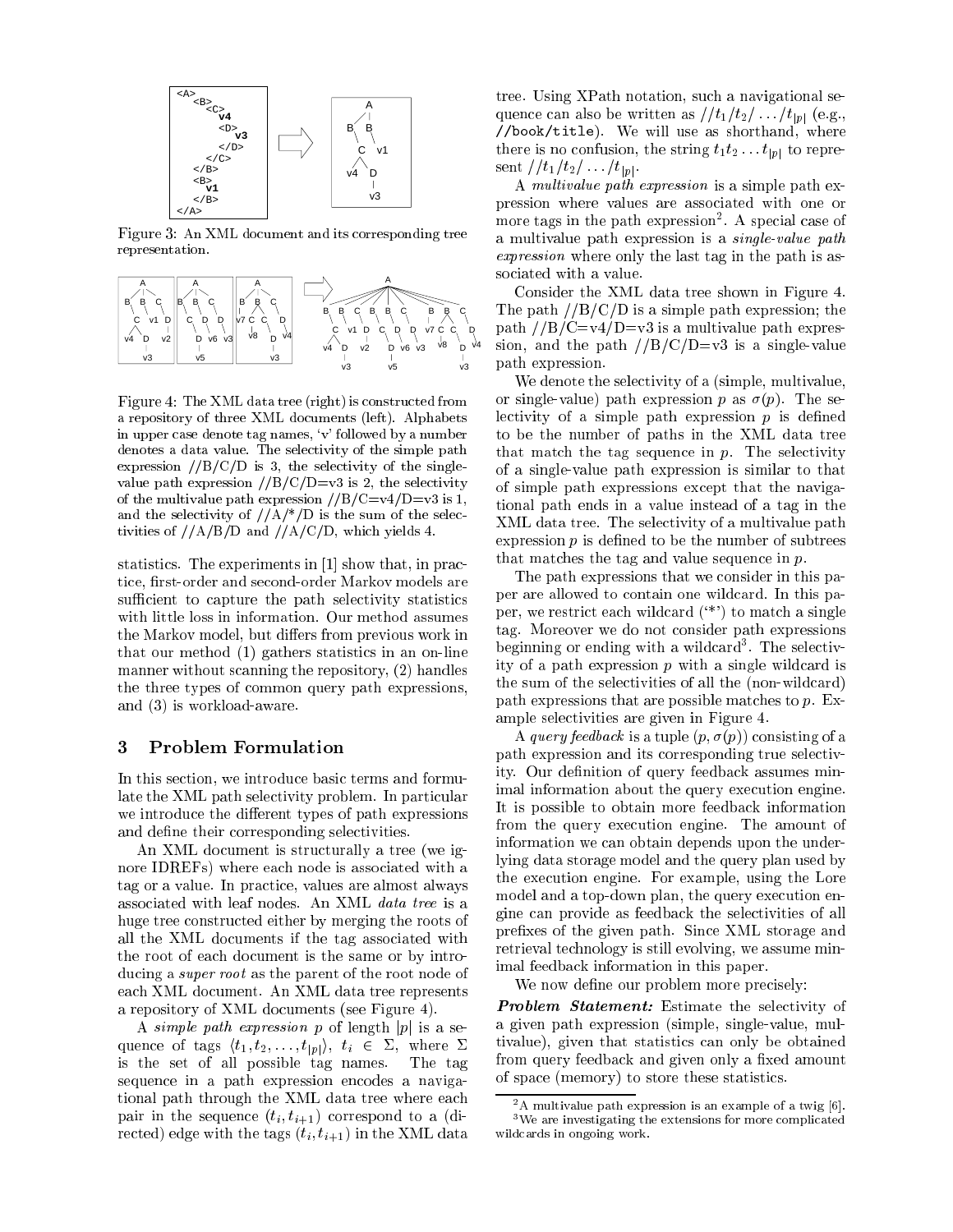

Figure 5: The path tree corresponding to the XML data tree in Figure 4.Circle nodes denote tag names and square nodes denote values.

# 4 Learning Path Selectivities

Solving the on-line XML selectivity estimation problem involves choosing a representation for the statistics and designing algorithms to update/refine the representation using information from query feedback. Our XPathLearner uses the Markov histogram representation. In this section we describe in detail the Markov histogram representation, the data structures it requires, and the on-line refinement algorithms. We also describe the path tree representation, because it is used in query workload generation and it can be viewed as an intermediate representation when transforming an XML data tree to a Markov histogram representation.

#### 4.1 Representation

Path trees. A path tree [1] summarizes an XML data tree by aggregating every sibling having the same tag into a single node annotated by a count of the number of occurrences in the original XML data tree (see Figure 5 for an example). With respect to the selectivity of simple path expressions and single-value path expressions, a path tree is a lossless summary of the XML data tree, but with respect to subtree selectivity (e.g., multivalue path expressions), a path tree is lossy. For example, consider paths ABC and ABD in Figure 5.It is not possible to determine whether a subtree  $AB{C,D}$ exists in the original XML data tree by looking at the path tree only.

Using a path tree, we can estimate the selectivity of a simple or single-value path expression  $p$  by summing the counts of all the nodes whose root-tonode paths contain  $p$  as a suffix. Observe that the counts of different nodes (whose root-to-node paths contain  $p$  as a suffix) contribute to the selectivity of the path expression  $p$ . Given a query feedback tuple, we want to use it to learn/refine the counts of all relevant root-to-node paths. However, the learning process for XML data is much more difficult than that for numeric attributes addressed in [2, 4]. For numeric attributes, when a query feedback (in terms of a range query and its corresponding real selectivity) is given, we know for certain that all the buckets overlapping the query range may contribute to the estimation error (i.e., the difference between the real selectivity and the estimated selectivity). The

| в              | 6 | ٧4             | $\overline{2}$ | AВ | 6              | $C = v4$       | 1 | $D = v4$ | 1 |
|----------------|---|----------------|----------------|----|----------------|----------------|---|----------|---|
| C              | 7 | ν5             | 1              | AC | 3              | $C = v8$       | 1 | $D = v5$ | 1 |
| D              | 7 | v6             | 1              | ВC | $\overline{4}$ | $B=v1$         | 1 | $D = v6$ | 1 |
| V <sub>1</sub> |   | v7             | 1              | BD | 1              | $D = v2$       | 1 | $B=v7$   |   |
| v2             | 1 | v8             |                | CD | 6              | $D = v3$       | 3 |          |   |
| v3             | 3 |                |                |    |                |                |   |          |   |
|                |   | Length 1 paths |                |    |                | Length 2 paths |   |          |   |

Figure 6: The first-order Markov histogram corresponding the path tree from Figure 5.

 $count(s)$  of these buckets can be refined in a straightforward way using heuristics [2, 4]. For XML data, it is not clear which root-to-node paths contribute to the estimation error when we try to update or refine the path tree using query feedback. For example, consider Figure 5. Suppose our XPathLearner predicts that the selectivity of the path CD is 2, but the query feedback is (CD, 6). How much of this estimation error of  $6 - 2 = 4$  is due to the root-tonode path ABCD and how much of it is due to the root-to-node path ACD?

Markov Histograms. The Markov model has been used for XML path selectivity estimation in [14, 1]. The histogram that we use also assumes the Markov model and we call it the Markov his*togram*. A Markov histogram of order  $(m - 1)$  is a table storing a set of distinct paths in the XML data up to length  $m$  along with their corresponding selectivities. For simplicity of presentation we consider  $m = 2$  in this paper; however, the methods we describe can be easily generalized to higher-order Markov models. A first-order Markov histogram is conceptually a summary graph of the path tree where all nodes with the same tag are merged into one node and counts are associated with the incoming edges of the summary graph. The first-order Markov histogram is the edge list representation of this summary graph (see Figure 6). A Markov histogram summarizes the path tree using the assumption that the occurrence of a particular tag in a path expression is dependent only on the  $m-1$  tags that occur before it in that path expression. This assumption has been shown to hold for many real XML data sets for  $m = 2$  or  $m = 3$  [1, 6, 10].

Using a first-order Markov histogram, the selectivity of a simple path expression  $p = t_1 t_2 \ldots t_n$  can be estimated by  $\ell_{n-1}$ 

$$
\widehat{\sigma}(t_1t_2 \ldots t_n) = \left(\prod_{i=1}^{n-1} P[t_i|t_{i+1}]\right) \cdot P[t_n] \cdot N, \quad (1)
$$

where  $N$  is the total number of nodes in the XML data tree,  $P[t_i | t_{i+1}]$  is the probability of tag  $t_i$  occurring before the tag time tag time the tag time of the tag time of the tag time observation of the tag time o ing title the probability of the probability of the probability of the probability of the probability of the p curring in the XML data tree. Since  $P[t_i | t_{i+1}] =$  $f(t_i, t_{i+1})/f(t_{i+1})$  and  $P [t_i] = f(t_i)/N$ , where  $f (p)$ is the count of path  $p(|p| \leq m)$  maintained by our Markov histogram, we can rewrite (1) as

$$
\widehat{\sigma}(t_1 t_2 \ldots t_n) = \left(\prod_{i=1}^{n-2} \frac{f(t_i, t_{i+1})}{f(t_{i+1})}\right) \cdot f(t_{n-1}, t_n). \tag{2}
$$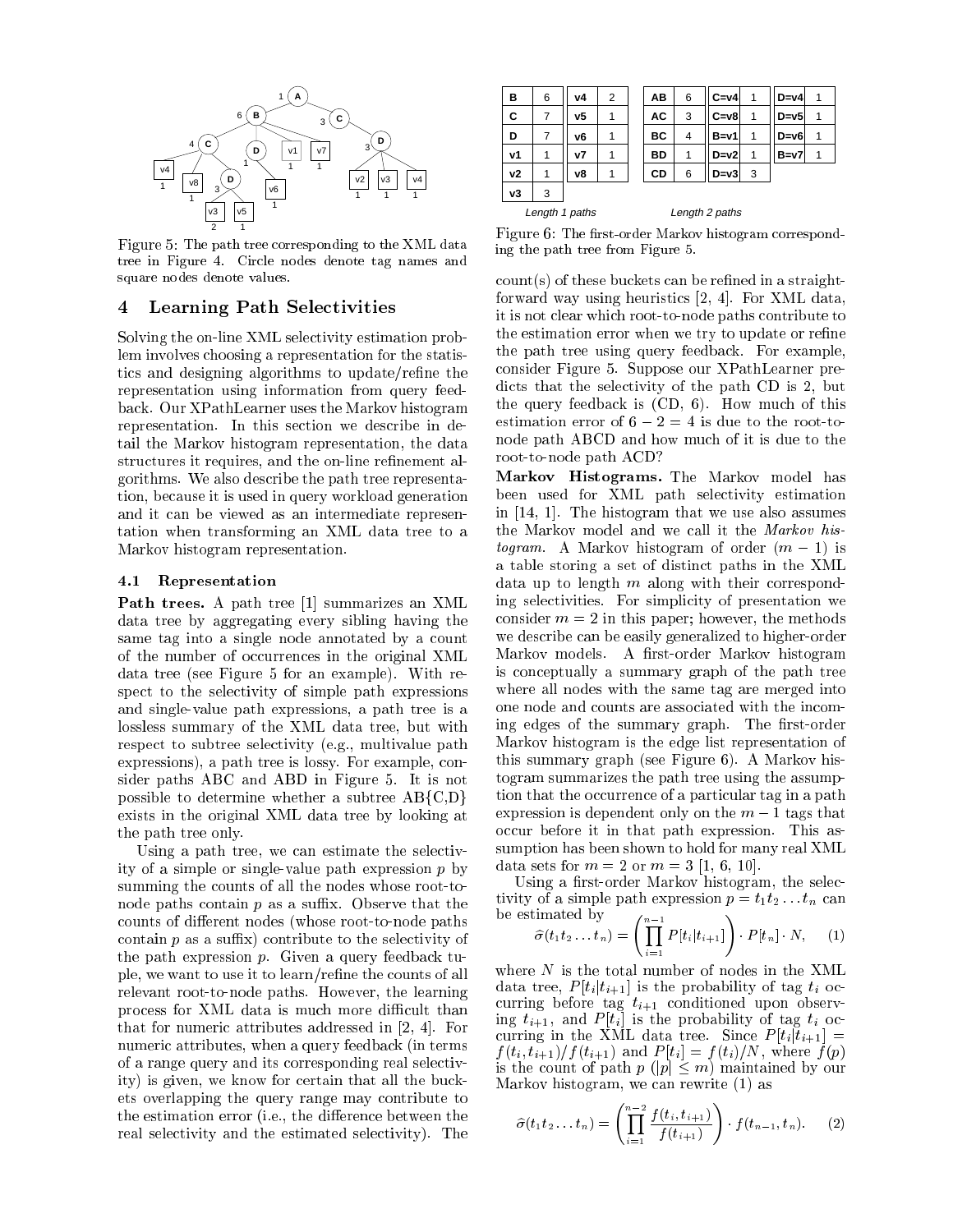Note that in the off-line case, the count of a length-1 path  $f(t_i)$  is the sum of the counts of all the length-2 paths having  $t_i$  as a suffix:

$$
f(t_i) = \sum_{\alpha \in \{\text{tag/value names}\}} f(\alpha, t_i). \tag{3}
$$

This equation is not true in the on-line case, because not all length-2 paths have been learned at a given time and for those that have been learned, the corresponding  $f(\alpha, t_i)$  values are not necessarily the true values.

Our method assigns by default a selectivity of 1 to a negative query path, namely, a query path that contains a length-2 path not in the Markov histogram.

Computing the selectivity of a single-value path expression  $p = \frac{1}{t_1-t_2} \ldots \cdot t_{n-1} = v_{n-1}$  is the same as that for simple path expression except that the  $f(t_{n-1}, t_n)$  term in Equation 2 should be replaced by the tag-value count  $f(t_{n-1}, v_{n-1})$ . The selectivity of a multivalue path expression  $p =$  $1/t_1=v_1/t_2=v_2/\dots/t_n=v_n$  can be estimated by

$$
\hat{\sigma}(t_1 = v_1, t_2 = v_2, \dots, t_n = v_n) \quad \text{in}
$$
\n
$$
= \hat{\sigma}(t_1, t_2, \dots, t_n = v_n) \cdot \left( \prod_{i=1}^{n-1} \frac{f(t_i, v_i)}{\sum_v f(t_i, v)} \right), \quad (4) \quad \text{in}
$$
\n
$$
\text{in}
$$

where  $f(t_i, v_i) / \sum_v f(t_i, v)$  can be viewed as the probability of the value  $v_i$  occurring after tag  $t_i$ , conditioned on observing  $t_i$ .

# 4.2 Handling Data Values

Our XPathLearner uses the Markov histogram representation. For first-order Markov histogram, the counts of all paths up to length 2 are stored. These length-2 paths can be tag-tag pairs or tag-value pairs. The counts of tag-value pairs need to be stored differently because the number of distinct data values is typically very large compared with the number of distinct tags in an XML data tree. For example, the DBLP data set contains 91,878 unique values and only 29 unique tag names. This translates to 841 possible tag-tag pairs and 2,664,462 possible tag-value pairs. Since the number of distinct tags is usually small, we store the counts of the tag-tag pairs exactly if there is enough memory. Otherwise, pruning or aggregation techniques in [1] can be used. For the counts of tag-value pairs, we use the bucketing technique described next.

Storing the counts of the tag-value pairs efficiently is similar to the problem addressed in [12]; however, we adopt a simpler approach, because we found empirically that most of the probability mass is concentrated in a very small number of tag-value pairs. This suggests an approach similar to [17] for storing the counts of tag-value pairs.

1. For the top  $k$  tag-value pairs with the largest counts, their counts are stored exactly, where k is a tunable parameter. Each entry in the "top  $k$ " data structure stores the tuple  $\langle tag, value, count \rangle$ .

2. Tag-value pairs with a count smaller than the minimum count among the top  $k$  tag-value pairs are aggregated into buckets. A bucket is a tuple  $\langle feature, sum, numpairs \rangle$ , where the field numpairs is the number of tag-value pairs it represents, the field  $sum$  is the sum of the counts of those tag-value pairs assigned to that bucket, and the field *feature* is the feature corresponding to that bucket. A tag-value pair is assigned to a bucket based on some feature of the tag value pair.

For example, if a first-order Markov histogram is used and the first letter of a value is used as the bucket assignment feature, the data structure for storing the counts of tag-value pairs consists of at most k tuples of the form  $\langle tag, value, count \rangle$  and at most  $36 \cdot |\Sigma|$  tuples (where  $\Sigma$  is the set of tags) of the form  $\langle feature, sum, numpairs \rangle$ , assuming that values are not case sensitive and are alphanumeric strings. Ideally, the feature should be chosen so that the counts in each bucket are as uniform as possible, that is, the variance of the counts represented in a particular bucket should be minimized. Choosing features dynamically and maintaining the data  $\sim$   $\sim$  structure for dynamic features are part of our future work.

> Retrieval. Accessing the count of a given tag-value pair requires first searching through the top  $k$  entries. If the required pair is not found, the feature of the given tag-value pair is used to locate the corresponding bucket and  $sum/numpairs$  of the bucket is returned.

> Update. Given a tag-value pair and an updated count, the top  $k$  entries are searched first and if a matching tag-value pair is found, its count is updated. Otherwise, we check if the updated count of the given tag-value pair is larger than the mini mum count in the top  $k$  entries. If it is larger, the minimum entry in the top  $k$  is displaced into the bucket corresponding to the feature of the displaced entry. If it is smaller, the count of the given tag-value pair is added to the  $sum$  field of the corresponding bucket, and the *numpairs* field of the same bucket is incremented. Each bucket therefore encodes the average selectivity of all the current instances of the tag-value pairs belonging to that bucket.

> Compress. When memory is scarce, the tagfeature histogram can be further compressed by aggregating buckets with similar selectivities.

# 4.3 An Example

Consider our earlier example in Figure 6. Figure 7 gives the corresponding representation using our Markov histogram with count parameter  $k = 1$ . We show how the selectivities of simple path expressions, single-value path expressions, multivalue path expressions, and simple path expressions with wildcard are computed.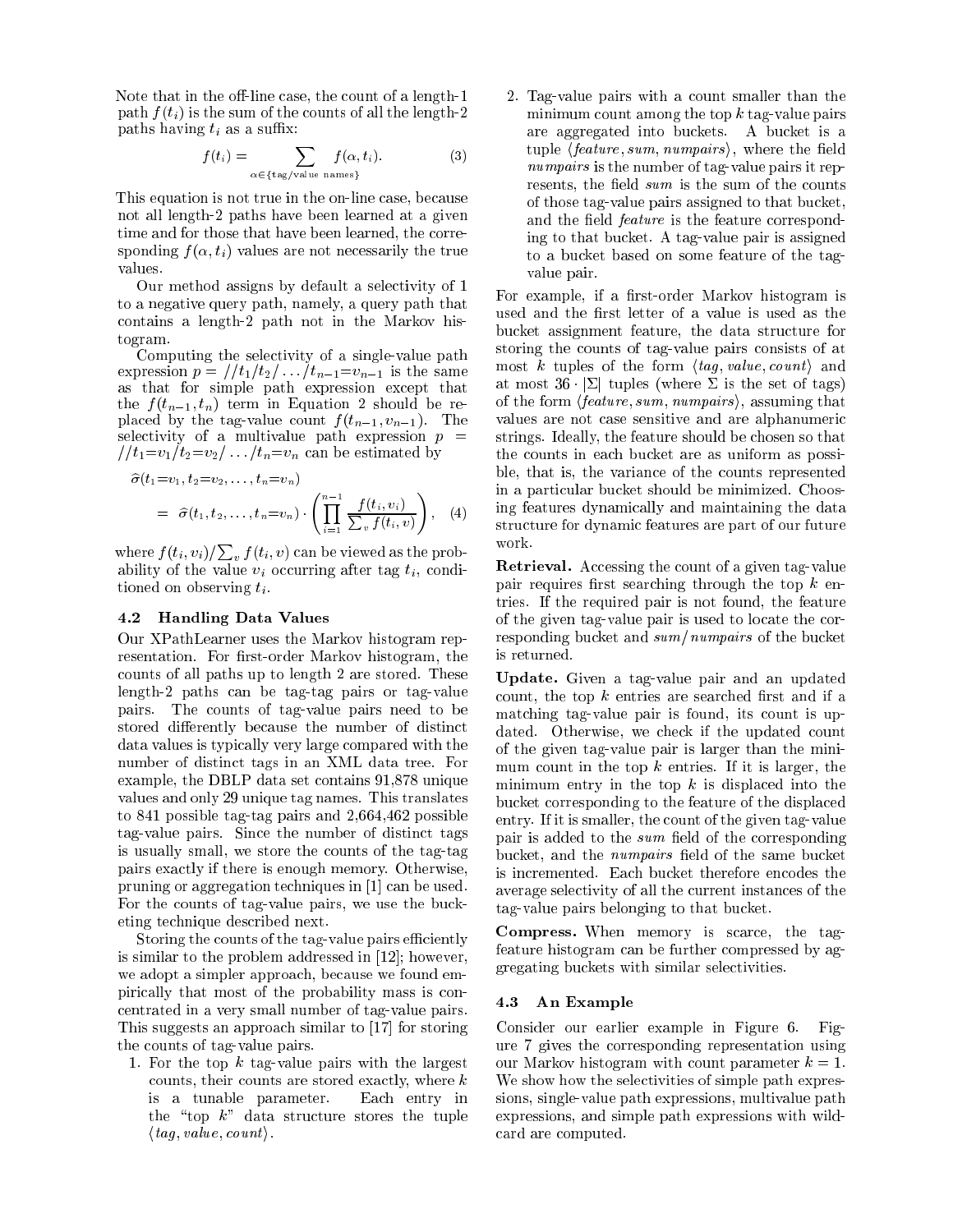

Figure 7: A Markov histogram using  $k = 1$  and the first letter of the data value as the bucketing feature. Further suppose that the data values  $\{v1, v2, v3, v4\}$  all begin with the letter 'a' and  $\{v5, v6, v7, v8\}$  with the letter 'b'.

The selectivity of the simple path expression  $//B/C/D$  can be estimated by

$$
\widehat{\sigma}(BCD) = \frac{f(BC)}{f(C)} \cdot f(CD) = \frac{4}{7} \cdot 6 = 3.43,
$$

which has an absolute error of 0.43. The selectivity of the single-value path expression  $//B/C/D=v3$  can be estimated by

$$
\hat{\sigma}(BCD = v3) = \frac{f(BC)}{f(C)} \cdot \frac{f(CD)}{f(D)} \cdot f(D = v3) = 1.47,
$$

which has an absolute error of 0.53, since the real selectivity is 2. The selectivity of the multivalue path expression  $//B/C=v4/D=v3$  can be estimated by

$$
\begin{aligned} \n\widehat{\sigma}(\frac{f}{B/C} = v4/D = v3) \\ \n&= \frac{f(BC)}{f(C)} \cdot \frac{f(CD)}{f(D)} \cdot f(D = v3) \cdot \frac{f(C = v4)}{\sum_{v} f(C = v)} = 0.735, \n\end{aligned}
$$

which has an absolute error of 0.265. Note that the value v4 has feature "a". The selectivity of the simple path expression  $//A/*/D$  (with wildcard) can be estimated by

$$
\widehat{\sigma}(A*D) = \sum_{\alpha} \widehat{\sigma}(A\alpha D) = 3.57,
$$

which has an absolute error of 0.43, since  $\sigma(ABD)$  +  $\sigma(ACD) = 1 + 3 = 4.$ 

### 4.4 Update Algorithms

We describe the two update algorithms that our XPathLearner uses to learn a Markov histogram from query feedback: the heavy-tail rule and the  $delta$  rule<sup>4</sup>.

Our two update algorithms follow the high-level steps outlined in Figure 8 and differ in the update equations used in line 7. The Markov Histogram is assumed to be initially empty. The function compress-add entry adds any unknown length-2 path to the Markov histogram: it learns the set of labels of a discrete distribution. A physical entry is not necessarily added to the histogram whenever compress-add entry is called. When memory is scarce, compress-add entry can trigger pruning or

UPDATE(Mhistogram f, Feedback  $(p, \sigma)$ , Estimate  $\hat{\sigma}$ ) 1 if  $|p| \leq 2$  then if not exists  $f(p)$  $\overline{2}$  $\overline{\phantom{a}}$  $\sum_{i=1}^{n}$  compress-add entry f (p)  $\sum_{i=1}^{n}$  $\overline{3}$ else  $f(p) \leftarrow \sigma$ 4 else 5 $f \circ f$  is each (ti, ti+1)  $\subset P$ 6 if not exists  $f(t_i, t_{i+1})$  $t_{\text{max}}$  compress-add entry  $f(t)$ ;  $\frac{1}{1+t}$ 7 $f(t_i, t_{i+1}) \leftarrow$  update /\* depends on update strategy \*/ 8 endfor 9 $\mathbf{f}$  except time  $\mathbf{f}$  is  $\mathbf{f}$  if  $\mathbf{f}$ 10if not exists  $f(t_i)$ then compress-add entry <sup>f</sup> (ti ); 11 $f(t_i) \leftarrow \max\{f(t_i), \sum_{\alpha} f(\alpha, t_i)\}\$ 12endfor

Figure 8: The high-level pseudocode for updating the Markov histogram given a query feedback. The symbol  $\leftrightarrow$  denotes updates to existing entry

aggregation techniques (such as those in [1]) to compress the histogram. In contrast to learning the labels, the update equation in the algorithm learns the frequency counts of the labels in the discrete distribution.

#### 4.4.1 The Heavy-tail Rule

Given estimated selectivity  $\hat{\sigma}(p)$  and query feedback  $(p, \sigma(p))$ , where  $p = t_1 \ldots t_n$  and  $\sigma(p)$  is the real selectivity, we first compute the observed error

$$
\epsilon = \sigma(p) - \hat{\sigma}(p). \tag{5}
$$

Recall from  $(2)$  that the selectivity of path p is computed as

$$
\widehat{\sigma}(t_1, t_2, \ldots, t_n) = \left( \prod_{i=1}^{n-2} \frac{f(t_i, t_{i+1})}{f(t_{i+1})} \right) \cdot f(t_{n-1}, t_n).
$$

We need to refine all the  $f(t_i, t_{i+1})$  terms in this product based on the observed error  $\epsilon$ . By (3), the updates to the  $f(t_{i+1})$  terms are dependent on the  $f(t_i, t_{i+1})$  terms and will be described later. We may also want to attribute more of the estimation error to the terms associated with the end of the path p. There are two reasons for this: First, the terms closer to the end of the path p are naturally more rel-

<sup>4</sup>Batch updates have also been studied and are described in our full paper.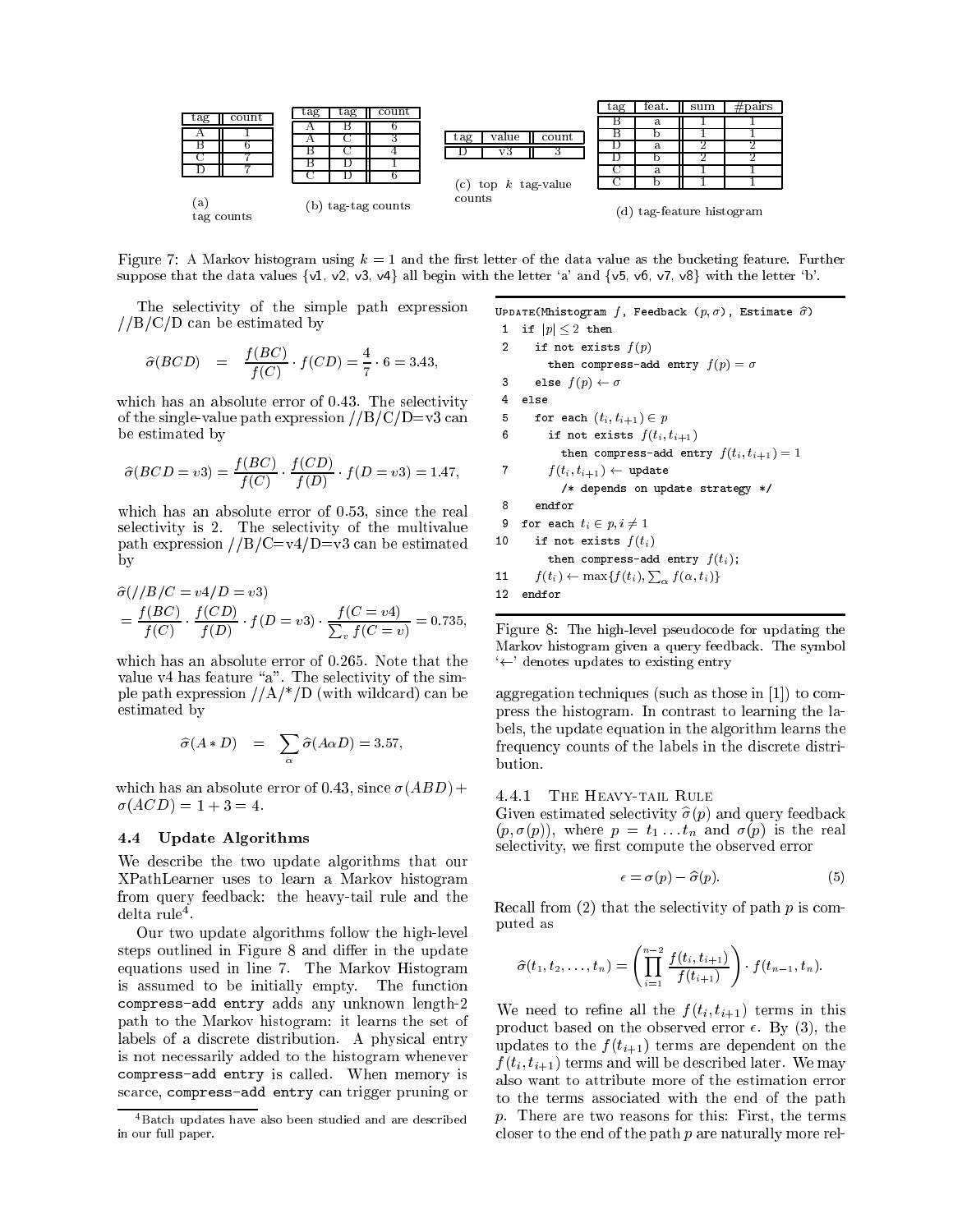evant to the selectivity of path p. Second, attributing more of the estimation error to them also minimizes the effect on other paths sharing the same prefix as p. We therefore assign weights to the  $f(t_i, t_{i+1})$ terms that increase with i.

Let  $w_i$  be the (unnormalized) weight associated with  $t_i$  in path p. We update the  $f(t_i, t_{i+1})$  terms We ad as follows:

$$
f_{l+1}(t_i, t_{i+1}) \leftarrow f_l(t_i, t_{i+1}) + sign(\epsilon) \left(\gamma|\epsilon|\right)^{w_i/\sum_{j < n} w_j},\tag{6}
$$

where  $\sum_{j\leq n} w_j$  is the normalization factor,  $\gamma$  is the learning rate or discount factor,  $t_i$  is the *i*th tag in the query path p, and  $f_l(\cdot)$  and  $f_{l+1}(\cdot)$  are the counts before and after the update, respectively. The weights we used are

$$
w_i = 2^i, \qquad i = 1, 2, \dots \tag{7}
$$

If the last element  $t_n$  in the query path is a data value, the weight for  $f(t_{n-1}, t_n)$  is defined to be the same as that for  $f(t_{n-2}, t_{n-1})$ . The intuition for this is that an instance of a tag cannot take more than one data value in an XML data tree. Note that for query path  $p = t_1 \ldots t_n$ , the updates to the relevant Markov histogram entries have the following property:  $n-1$ 

$$
\prod_{i=1}^{m} \left(\gamma|\epsilon|\right)^{w_i/\sum_j w_j} = \gamma|\epsilon|. \tag{8}
$$

**In general, the discount factor (i.e.** the discount of  $\mathbf{y}$ than one and therefore it makes the error correction smaller. This prevents XPathLearner from overreacting to an estimation error and smoothes the error reduction process. The  $f(t_i)$  terms are updated as

$$
f_{l+1}(t_i) \leftarrow \max\left\{\sum_{i} f_{l+1}(t_j, t_i), f_l(t_i)\right\},
$$
 (9) an

je na svoje programa u predstavanje koji se obrazu se obrazu se obrazu se obrazu se obrazu se obrazu se obrazu since by (3) the sum of the counts for all length-2  $\sim$  . paths ending in  $t_i$  must be a lower bound on the the term flutter flutter than  $t$  flutter than  $t$  flutter than  $t$  flutter than  $t$  flutter than  $t$  flutter than  $t$  flutter than  $t$  flutter than  $t$  flutter than  $t$  flutter than  $t$  flutter than  $t$  flutter than  $t$   $\sum_i f_{l+1}(t_j,t_i)$ , if XPathLearner previously encountered a query feedback with a length-1 query path  $t_i$ .

As an example, suppose that the Markov histogram maintained by XPathLearner is in the state as shown in Figure 7. Further suppose that the feedback for path ACD is  $(ACD, 6)$  and its estimated selectivity is  $\hat{\sigma} = 3$  6 ÷ 7  $\approx$  3. The observed error is  $\epsilon = 6 - 3 = 3$ , and using  $\gamma = 1$ , the following updates are made:

$$
f_{l+1}(AC) \leftarrow \text{round}(3+3^{1/3}) = 4,
$$
  
\n
$$
f_{l+1}(CD) \leftarrow \text{round}(6+3^{2/3}) = 8,
$$
  
\n
$$
f_{l+1}(C) \leftarrow \max\{4+4, 7\} = 8,
$$
  
\n
$$
f_{l+1}(D) \leftarrow \max\{1+8, 7\} = 9.
$$

The estimated selectivity of the path ACD after the update is  $4 \cdot 8 \div 8 = 4$ . The estimation error is thus reduced by 1.

#### 4.4.2 The Delta Rule

A more principled way of updating the Markov histogram using query feedback is to attribute the estimation error to the relevant edge counts using the delta rule. The delta rule is an error reduction learning technique first proposed by Rumelhart et al.  $[16]$ .

The learning scenario is the same as that in the heavy-tail method. The histogram learner is given estimated selectivity  $\hat{\sigma}(p)$  and query feedback  $(p, \sigma(p))$ , where  $p = t_1 \dots t_n$  and  $\sigma(p)$  is the real selectivity. We compute the observed error as before:

$$
\epsilon = \sigma(p) - \hat{\sigma}(p). \tag{10}
$$
\nWe adopt the following shorthand to make the equations more readable:

$$
w_{\alpha\beta}^{(l)} = f_l(\alpha, \beta), \qquad (11)
$$

$$
W_{\beta}^{(l)} = f_l(\beta) = \sum_{\alpha \in \Sigma} w_{\alpha \beta}^{(l)}, \qquad (12)
$$

$$
\sigma = \sigma(p), \qquad (13)
$$

$$
\widehat{\sigma} = \widehat{\sigma}(p). \tag{14}
$$

The superscript  $(1)$  will be dropped if there is no confusion over the time of the variable.

The delta rule minimizes an error function. We choose our error function to be the squared error,

$$
E = \left(\sigma(p) - \hat{\sigma}(p)\right)^2. \tag{15}
$$

The delta rule states that the update to term  $w$ should be proportional to the negative gradient of  $E$  with respect to  $w$ :

$$
w^{(l+1)} \leftarrow w^{(l)} - \gamma \frac{\partial E}{\partial w},\tag{16}
$$

where  $\gamma$  is the proportionality constant or learning rate. By (2), our update equation for the term  $f(t_{n-1}, t_n)$  is

$$
w_{\alpha\beta}^{(l+1)} \leftarrow w_{\alpha\beta}^{(l)} + 2\gamma\epsilon \frac{\hat{\sigma}}{w_{\alpha\beta}^{(l)}},\tag{17}
$$

where  $\alpha = t_{n-1}$  and  $\beta = t_n$ . Similarly, from (2) and  $(3)$  and the quotient rule for differentiation, the update equation for each  $f(t_i, t_{i+1})$  term, for  $i <$  $n-1$ , is

$$
w_{ab}^{(l+1)} \leftarrow w_{ab}^{(l)} + \frac{2\gamma\epsilon\widehat{\sigma}\left(W_b^{(l)} - w_{ab}^{(l)}\right)}{w_{ab}^{(l)}W_b^{(l)}},\tag{18}
$$

where  $\alpha = t_i$  and  $\beta = t_{i+1}$ . The learning rate parameter is usually chosen by experimentation. A learning rate that is too small may result in slow convergence to the minimum error and a learning rate that is too big may result in oscillations between non-optimal error values.

As an example, suppose that the Markov histogram maintained by XPathLearner is in the state as shown in Figure 7. Assume again that the feedback for path ACD is  $(ACD, 6)$  and its estimated selectivity is  $\hat{\sigma} = 3 \cdot 6 \div 7 \approx 3$ . The observed error is  $\epsilon = 6 - 3 = 3$  and using  $\gamma = 0.5$ , the following updates are made:

$$
f_{l+1}(AC) \leftarrow round\left(3+2\cdot 0.5\cdot 3\cdot 3\cdot \frac{7-3}{3\cdot 7}\right) = 5,
$$
  

$$
f_{l+1}(CD) \leftarrow round\left(6+2\cdot 0.5\cdot 3\cdot \frac{3}{6}\right) = 8,
$$
  

$$
f_{l+1}(C) \leftarrow max\{5+4, 7\} = 9,
$$
  

$$
f_{l+1}(D) \leftarrow max\{1+8, 7\} = 9.
$$

The estimated selectivity for path ACD after the updates is  $5 \cdot 8 \div 9 \approx 4$ . The estimation error is thus reduced by 1.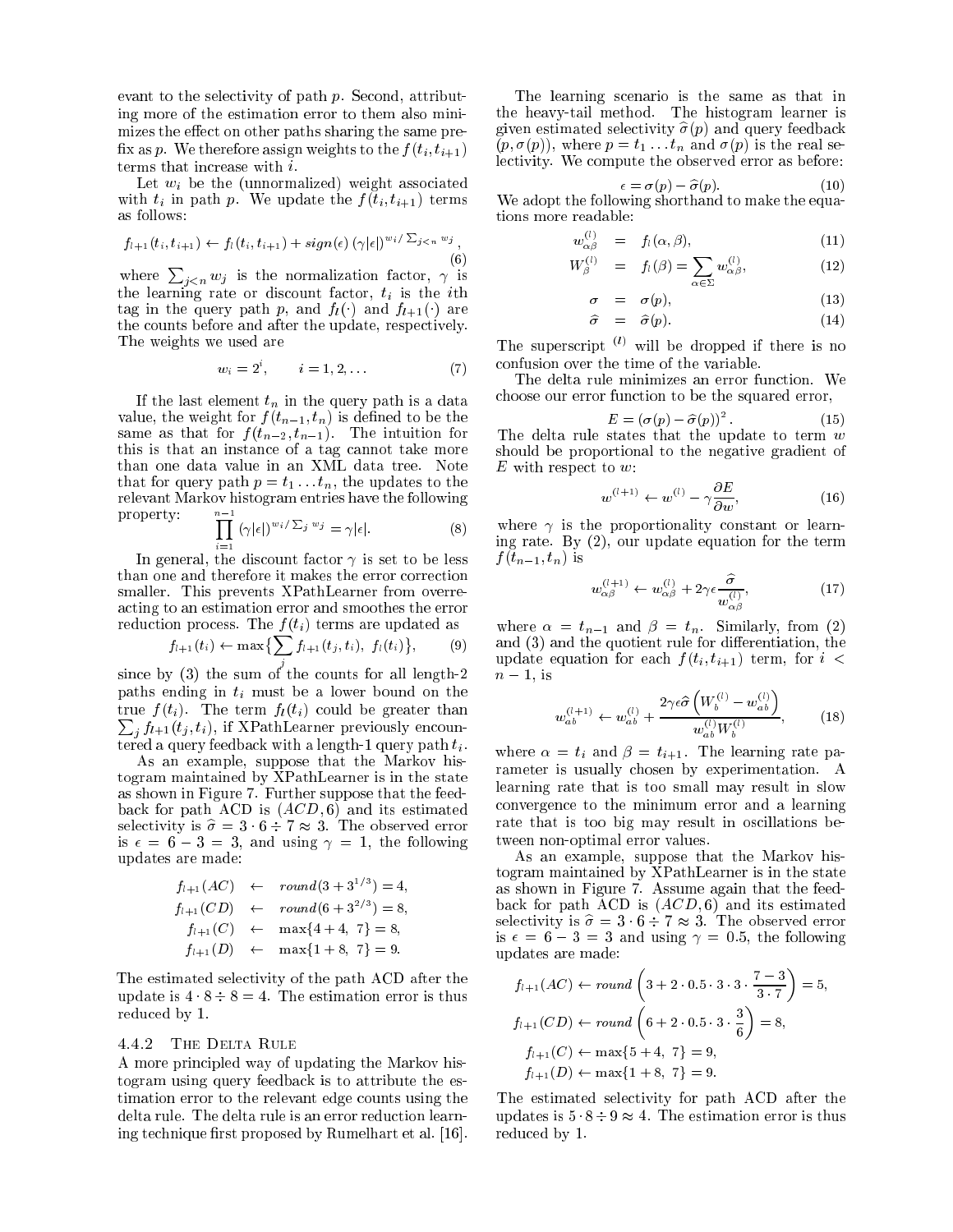### 4.5 Update Overhead

Let the time needed to access an entry in the Markov histogram be  $O(m)$ , where m is the size of the data structure used to implement the Markov histogram. Let the query path in question be  $p = t_1 t_2 \ldots t_n$ . The update equations for the heavy-tail rule method (see (6)) and the delta rule method (see (17) and (18)) both take  $O(m)$  time. There are  $O(n)$  iterations of the two loops in lines  $5-8$  and lines  $9-12$  of the update algorithm (Figure 8). Each iteration of the loop in lines 9–12 requires  $O(m)$  time, since the summation in line 11 is over at most all the length-2 paths in the Markov histogram of size m. Therefore each update takes  $O(nm)$  time, where *n* is the query path length and  $m$  is the size of the Markov histogram. Since  $n$  is bounded by the height of the XML data tree and  $m$  by the small amount memory allocated to store the Markov histogram, m and put starting<br>n are prostically constants. Therefore the undate to-leaf path. n are practically constants. Therefore the update overhead is a constant.

#### 5 **Experiments**

We implemented our XPathLearner in C using the XML Parser Toolkit [7]. We describe in this section the experiments that we have done to validate our method. We describe briefly the data sets used, the query workloads, the performance measures, and the goals of the different sets of experiments.

Performance Measures. Two error metrics were used: the average relative error and the average absolute error. The average relative error  $(a.r.e.)$  and the average absolute error  $(a.a.e.)$  are defined as

$$
a.r.e. = \frac{1}{n} \sum_{i}^{n} \frac{|\sigma_i - \hat{\sigma}_i|}{\sigma_i}, \quad a.a.e. = \frac{1}{n} \sum_{i}^{n} |\sigma_i - \hat{\sigma}_i|,
$$

where  $n$  is the number of the query paths in the workload,  $\sigma_i$  is the selectivity of the *i*th query path in the workload, and  $\hat{\sigma}_i$  is the estimated selectivity for the ith query path.

Data Set. We performed our experiments on several real data sets: DBLP [13], Swiss protein<sup>5</sup>, and Shakespeare for brevity, we present only the results from the DBLP data set in this paper. The XML data tree for the DBLP data set consists of 261,256 nodes. The corresponding path tree has a depth of 5 levels with 57 tag nodes and 109,741 value nodes. There are 29 distinct tags and 91,878 distinct values.

Query Workload. In the experiments we present in this section we used workloads consisting of simple and single-value query path expressions with positive selectivity. We did generate negative workloads (consisting of query paths that do not appear in the data, i.e., query paths with zero selectivity) by generating random sequences of legal tags ending with

a random legal value; however, for all the negative workloads that we generate, our XPathLearner consistently returns a selectivity of 1 for each negative path . (The default return value for paths that are not captured in our Markov histogram is 1.) Hence, the average absolute error is 1. This result contrasts sharply with the summarized Markov tables of [1], where the average absolute error for negative workloads can be as high as 250.

Positive query workloads are generated from the path tree of the given XML data set. All the rootto-leaf paths in the path tree are first enumerated. A query path isgenerated by randomly choosing a root-to-leaf path and then randomly choosing a starting level and a path length that are within limits of the length of the chosen root-to-leaf path. The random query path of the chosen length is then output starting from the chosen level in the chosen rootto-leaf path.

These root-to-leaf paths are not chosen uniformly, but from a distribution weighted according to their selectivities,

$$
P[\text{choosing root-to-leaf path } p] = \frac{\sigma(p)}{\sum_{r \in R} \sigma(r)}, \quad (19)
$$

where  $R$  is the set of all root-to-leaf path of the given path tree. The reason for choosing the root-to-leaf path in this way is to prevent the query workload from having too many query paths with very small selectivities.

 $\cdots$  in that (1) no summarization is done of the tag-The off-line method. The off-line method that XPathLearner is compared with differs from the online method in that the Markov histogram is constructed by scanning the repository. The off-line method differs from the Markov table method [1] tag counts, (2) the tag-value counts are stored, and (3) the tag-value counts are summarized using the method described in Section 4.2.

,  $\cdots$  an empty markov mstogram. More sophisticated Initial Condition. We assume that we do not know anything about the workload distribution at the start of each experiment; that is, we start with ways of obtaining an initial Markov histogram are possible, but an empty initial histogram represents a reasonable worst case.

> Counting Memory. There are four data structures in a first-order Markov histogram (see the example in Figure 7). These data structures store the counts of distinct tags (length-1 tag paths), the counts of distinct tag-tag pairs, the top  $k$  counts of distinct tag-value pairs and the aggregated counts of distinct tag-feature pairs. Each tag, value, count, and feature is stored as a four-byte integer. The count of a length-1 tag path requires two integers; the count of a tag-tag or tag-value pair requires three integers, and the count of a tag-feature pair requires

<sup>5</sup>http://www.expasy.ch/sprot

 $6$ http://metalab.unc.edu/bosak/xml/eg/shaks200.zip

<sup>7</sup>A positive workload of 1000 query paths was used as the training workload for that experiment.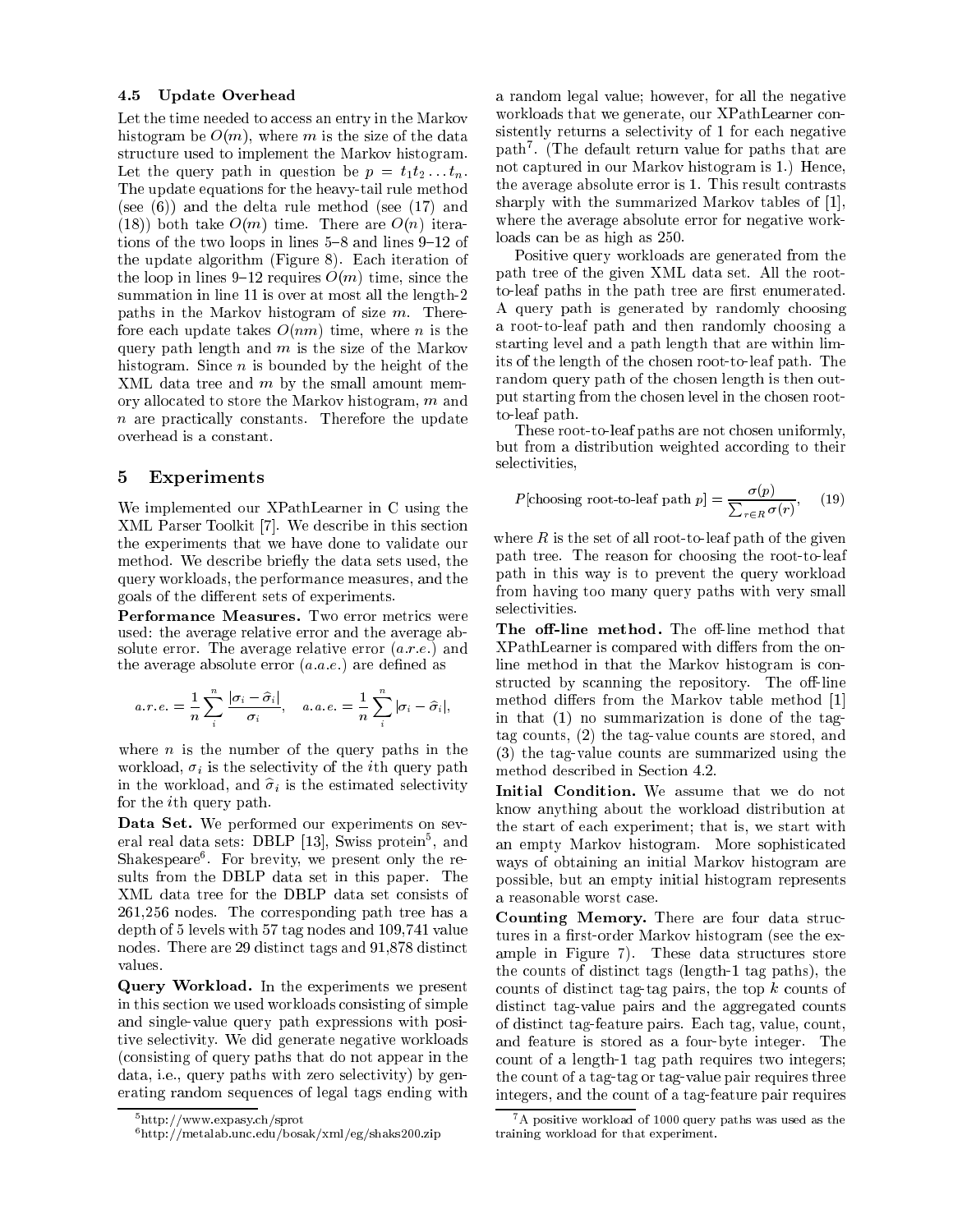four integers. The memory requirements of each method is accounted for by counting the number of entries in each of these data structures and multiplying by the corresponding memory requirement of each type of entry.

**Parameters.** We set the learning rate  $\gamma$  to 1 for the heavy-tail rule update strategy and 0.1 for the delta rule update strategy. These values were found to be reasonably good through experimentation.

## 5.1 Accuracy versus Space

In this experiment, we measure the estimation error under varying memory constraints. Two different query workloads are used: one as the training set and the other as the testing set. Each workload consists of 4096 query paths, of which about 3100 paths are distinct. The average true selectivities of the training and testing workloads are  $2034$  and  $2296^8$ , , respectively.

The goal of this experiment is to see how our online Markov histogram performs on a workload that is different from its training workload. We define a workload difference measure with respect to a firstorder Markov histogram in order to quantify the difference between two workloads.

**Workload Diff.** Given two workloads A and B, we Workload Di. Given two workloads A and B, we worker two works A and B, we worker two works A and B, we worker two works A and B, we work construct for each workload the set of length-2 paths of all the query paths in the workload. Let the set of length-2 paths of A and B be  $S_A$  and  $S_B$ , respectively. The workload difference measure of A and B is

$$
\text{workload\_diff(A,B)} = 1 - \frac{|S_A \cap S_B|}{|S_A \cup S_B|}.
$$
 (20)

Intuitively, the workload diff measures how different the first-order Markov models of the two given workloads are.

We experimented on a large number of trainingtesting workload pairs and we present a typical result set in Figure 9. The workload diff of the training and testing workload we present is 88.4%. We measure the estimation error as the count parameter k varies from 32 to 4096. The k values (for the top k values) are then converted to memory usage in bytes and we plot the the estimation errors against memory usage. Our experiments show that in terms of absolute errors our on-line XPathLearner is more accurate than the off-line version. Among the two on-line update strategies, the delta rule is usually more accurate than the heavy-tail strategy. In terms of relative errors, the differences among the on-line methods and off-line method are within  $10\%$ .

The relationship between  $k$  and the memory usage in bytes for the off-line and on-line XPath-Learner is graphed in Figure 10. For fixed  $k$ , the memory requirements of the off-line method is more than that of the on-line method. For  $k = 512$ , the off-line method requires 2947 bytes and the on-line



Figure 9: Accuracy versus Memory. Accuracy of the on-line Markov histogram method on a testing workload that is 88.4% different from the training workload. Both workloads contain 4096 single-value query paths, about 3100 of which are distinct.



Figure 10: Memory versus count parameter k.

method only 1934 bytes. The off-line method has to store statistics for the entire XML repository while the on-line method only needs to store the statistics of the workload.

We also show our results for two workloads (training and testing) consisting of simple path expressions only (no value nodes involved). Both workloads consist of 1000 simple path expressions, and although the two workloads are different, their workroad diff is zero . This property arises because the set of length-2 paths entailed by both workloads are the same. The estimation error rates are tabulated in Table 1.

### 5.2 Convergence

We want to investigate how well the on-line method converges to a given workload distribution. One query workload of 1000 query paths (840 distinct) is used in this experiment, and we measure the average

<sup>8</sup>Since the total number of nodes in the XML data tree is  $N = 261, 256$ , these selectivities correspond to 0.77 % and 0.87 %.

<sup>9</sup>Since the number of possible tags is small, a workload of 1000 paths captures most of the length-2 paths.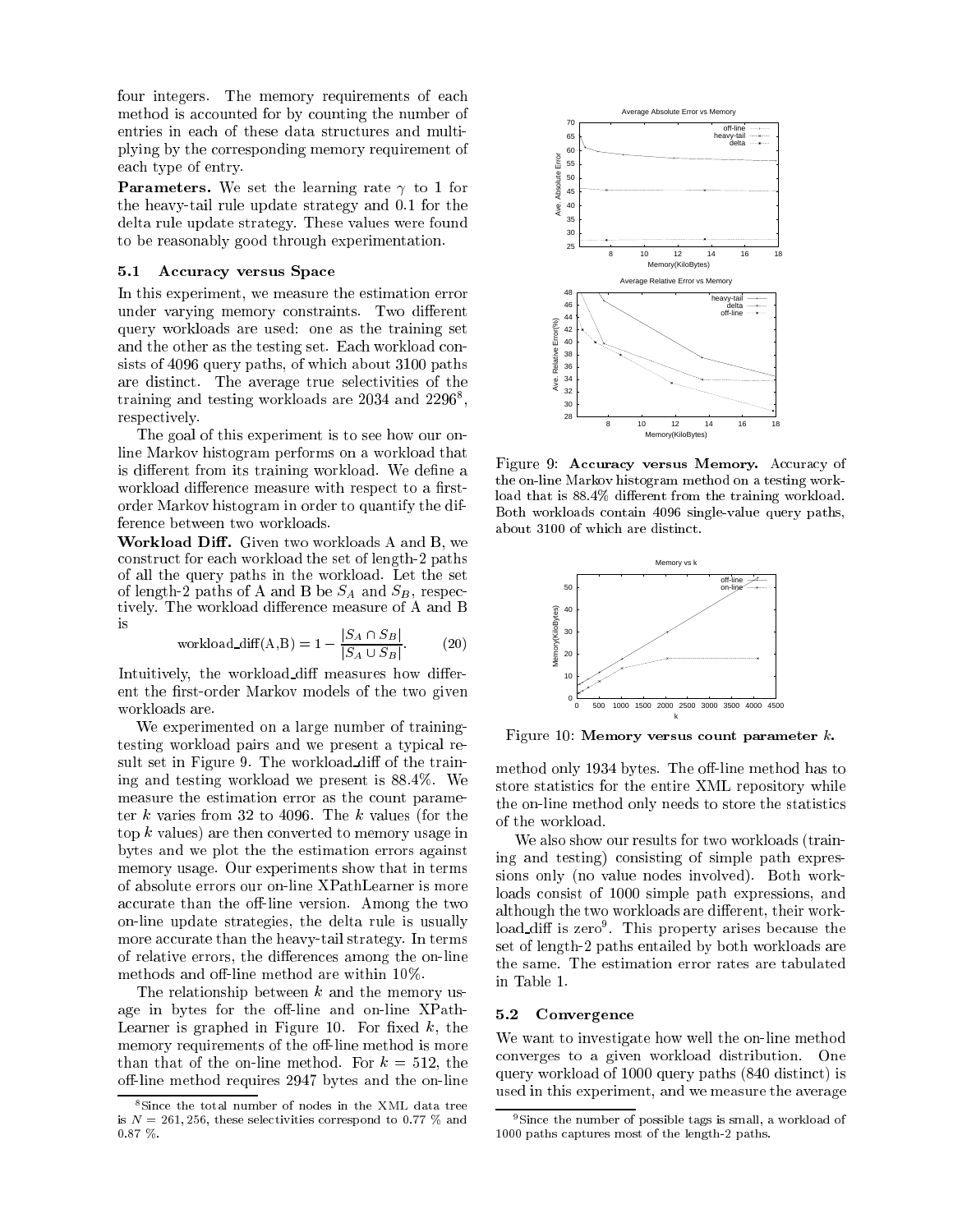| Method             | a.a.e. | are (%) | Memory    |
|--------------------|--------|---------|-----------|
| On-line delta      | 0.086  | 0.197   | 764 Bytes |
| Off-line           | 0.110  | 0.331   | 796 Bytes |
| On-line heavy-tail | 1.198  | 0.243   | 764 Bytes |

Table 1: Accuracy of various methods for simple path expressions. Estimation error of the off-line method, on-line heavy-tail method and on-line delta rule method for workload consisting only of simple path expressions (tag-only path expressions). The online delta rule outperforms the others.



Figure 11: Convergence with fixed count parameter  $k = 512$ . The estimation error averaged over an entire workload at each iteration of the learning process. This experiment shows how the estimation error is re duced as our XPathLearner learns the path selectivities from query feedback

absolute and relative errors over the entire workload as the histogram learner processes each query path in the same workload. Since the Markov histogram is initially empty, the first few error measurements will be large, and as the Markov histogram converges to the workload distribution, the measured error will be small. The error measurements over each iteration or update of a Markov histogram where all the tag-value counts are stored exactly  $(k = 512)$ are plotted in Figure 11. The results in Figure 11 show that the accuracy of our XPathLearner reaches very acceptable levels within the first 100 iterations. Figure 12 shows how the memory constraint gov erned by  $k$  affects the convergence properties of the heavy-tail and the delta rule update strategies. Our results show that XPathLearner can still be very accurate even when little memory is allocated for the tag-value counts. The spikes in Figure 11 and Fig-



Figure 12: Convergence versus count parameter k. Estimation error averaged over an entire workload at each iteration of the learning process for two different values of  $k$ . The plot at the top is for the heavy-tail rule and the bottom one is for the delta rule. When  $k = 512$ , all the tag-value counts are stored exactly. When  $k = 32$ , only 32 tag-value counts are stored exactly.

ure 12 are due to bad paths10 .

5.3 Adapting to Data Distribution Change

This experiment investigates how the on-line Markov histogram will adapt to a workload that has its first 1000 query paths generated from the original DBLP path tree and the next 1000 query paths generated from a modified DBLP path tree with random perturbation to the counts at each node. The perturbation is intended to simulate the DBLP data changing over time. We introduce the perturbation by generating a random number  $U \in [1 - \delta, 1 + \delta]$  for each node  $r$  in the path tree. The count associated with node r is then scaled by the random number  $U$ ,

$$
count(r) \leftarrow \max\{1, \ U \cdot count(r)\}. \tag{21}
$$

We realize that these perturbations are simplistic and a finer model of the changes in XML data is part of our future work.

The modified path tree that we generated using  $\delta = 0.7$  has a Kullback-Liebler divergence of 0.129299 bits. The Kullback-Liebler (KL) divergence of a modified path tree  $f_1$  with respect to the original path tree  $f_0$  is defined as

$$
KL(f_0|f_1) = \sum_{y \in \{\text{root-to-node paths}\}} f_0(y) \log \frac{f_0(y)}{f_1(y)}.\tag{22}
$$

<sup>&</sup>lt;sup>10</sup>Please refer to our full paper for the definition of bad paths.